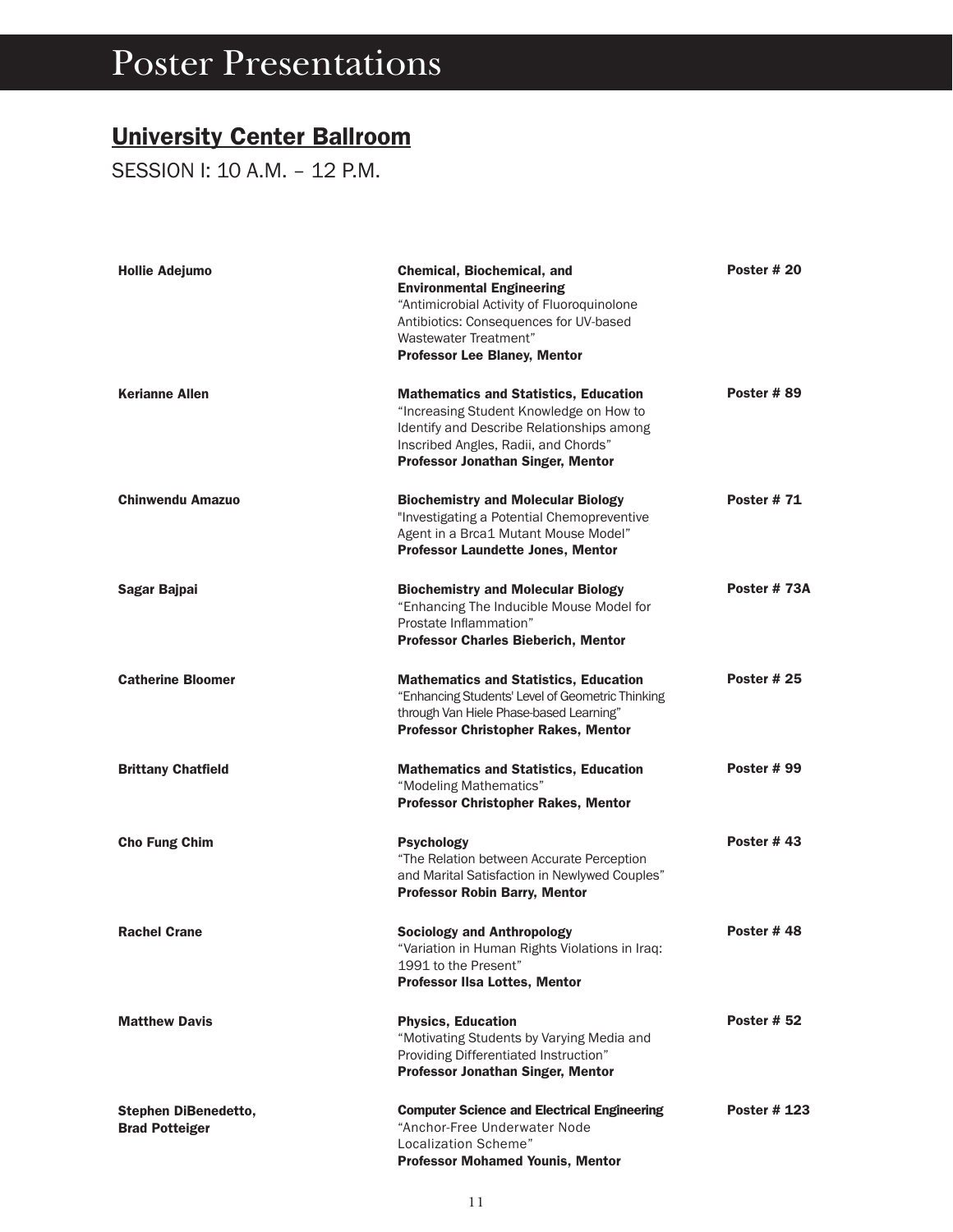| David Eisen,<br><b>Kevin Zhang</b>                                                                                                           | <b>Computer Science and Electrical Engineering</b><br>"The Influence of Brain Eigen Oscillation<br>Frequencies (Control Channels) to the<br><b>Executive Functions of Brains"</b><br><b>Professor Fow-Sen Choa, Mentor</b> | <b>Poster #79</b>    |
|----------------------------------------------------------------------------------------------------------------------------------------------|----------------------------------------------------------------------------------------------------------------------------------------------------------------------------------------------------------------------------|----------------------|
| <b>Narges Ershad</b>                                                                                                                         | <b>Sociology and Anthropology</b><br>"Violations of Human Rights in Four Non-<br>western Countries: Afghanistan, Iran, Nigeria<br>and Saudi Arabia"<br><b>Professor IIsa Lottes, Mentor</b>                                | Poster #82           |
| <b>Faith Evans</b>                                                                                                                           | <b>Psychology</b><br>"Effects of Avoidant Coping on Daily Mood<br>among Blacks and Latinos with Recent<br>Discrimination Experiences"<br><b>Professor Danielle Beatty, Mentor</b>                                          | <b>Poster #132</b>   |
| <b>Shafaq Fatima</b>                                                                                                                         | <b>Psychology</b><br>"Body Weight and Internalizing Problem<br>Behaviors: Social Support, Self-Concept and<br>Locus of Control as Protective Factors"<br><b>Professor Shuyan Sun, Mentor</b>                               | <b>Poster # 113A</b> |
| <b>Scott Forster</b>                                                                                                                         | <b>Computer Science and Electrical Engineering</b><br>"Improving Line of Sight Coverage of<br>Remote Controlled Drone Using an<br>Autonomous Quadcopter"<br>Professor E.F. Charles LaBerge, Mentor                         | Poster #9            |
| <b>Game Developers' Club</b><br>Paul Tschirgi, Michael Leung,<br>Alex Lacey, Tad Cordle, Calvin Kumagai,<br>Eliot Carney-Seim, Austin Pagano | <b>Visual Arts</b><br>"Innovations in Computer Game Development"<br><b>Professor Marc Olano, Mentor</b>                                                                                                                    | Poster #1            |
| <b>Sanchari Ghosh</b>                                                                                                                        | <b>Biological Sciences</b><br>"Tumors May Prevent Anti-Tumor Immunity<br>by Altering Plasma Membrane Molecules<br><b>Essential for T-Cell Activation"</b><br>Professor Suzanne Ostrand-Rosenberg,<br><b>Mentor</b>         | <b>Poster #13</b>    |
| <b>Andrew Goodwin</b>                                                                                                                        | <b>Biological Sciences</b><br>"The Zebrafish Embryonic Brain is Tolerant to<br>Oxygen Deprivation"<br><b>Professor Rachel Brewster, Mentor</b>                                                                             | Poster #40A          |
| <b>Hamsa Gowda</b>                                                                                                                           | Chemical, Biochemical, and<br><b>Environmental Engineering</b><br>"Oxidized Cellulose Route to Production of<br>Silver Nanoparticles"<br>Professor Yordan Kostov, Mentor<br>Professor Marie-Christine Daniel, Mentor       | Poster # 60          |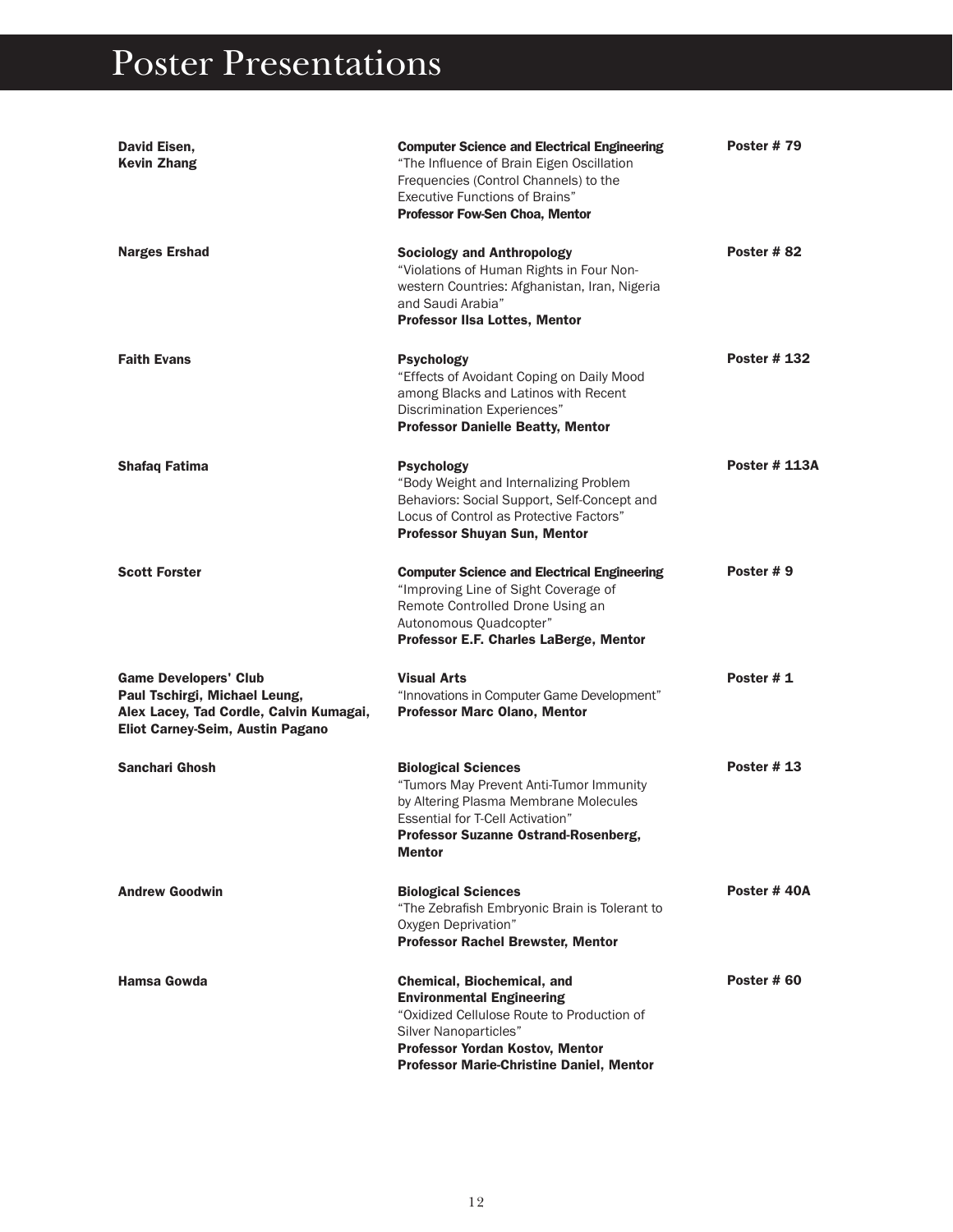| <b>Hannah Gutjahr</b>                           | <b>Psychology</b><br>"Does Coping Style Account for Differences<br>in Posttraumatic Stress Symptoms among<br>Partner-Violent Men?"<br><b>Professor Christopher Murphy, Mentor</b><br><b>Professor Galina Portnoy, Mentor</b> | <b>Poster #121</b>   |
|-------------------------------------------------|------------------------------------------------------------------------------------------------------------------------------------------------------------------------------------------------------------------------------|----------------------|
| <b>Jichele Harris</b>                           | <b>Mechanical Engineering</b><br>"Correlation of Initial Steps and Balance in a<br>Simulated Fall"<br><b>Professor Mark Rogers, Mentor</b>                                                                                   | Poster # 63          |
| <b>Nicholas Heroux</b>                          | <b>Psychology</b><br>"Cognitive Effects of Proton Irradiation at<br>Differing Energies and Exposures"<br><b>Professor Bernard Rabin, Mentor</b>                                                                              | <b>Poster #119</b>   |
| <b>Catherine Hornback,</b><br>Abdullah Ali      | <b>Information Systems</b><br>"Adaptive User Interfaces"<br><b>Professor Amy Hurst, Mentor</b>                                                                                                                               | Poster #6            |
| <b>Michael Ishak</b>                            | <b>Biological Sciences</b><br>"Environmental Effects on Cellular<br>Differentiation Regulation"<br><b>Professor Stephen Miller, Mentor</b><br><b>Jose Ortega, Mentor</b>                                                     | <b>Poster # 109A</b> |
| <b>Jesse Johnson</b>                            | <b>Chemistry and Biochemistry</b><br>"Examining a Metal-Binding Motif in Novel<br>Inhibitors of the Hepatitis C Virus NS3 Helicase"<br><b>Professor Paul Smith, Mentor</b>                                                   | Poster #77 A         |
| <b>Michaela Jones</b>                           | <b>Biological Sciences</b><br>"Investigating a Requirement for the shep<br>Gene in Cell Migration"<br>Professor Michelle Starz-Gaiano, Mentor                                                                                | <b>Poster # 124A</b> |
| Ki Jung,<br>Julia Gao,<br><b>Neema Philippe</b> | <b>Biological Sciences</b><br>"Song Output and Patterning in Grasshopper<br>Sparrows (Ammodramus savannarum)"<br><b>Professor Bernard Lohr, Mentor</b>                                                                       | Poster # 33A         |
| <b>Caroline Jurney</b>                          | <b>Theatre</b><br>"Attracting a Younger Audience to Live<br>Theatre in Baltimore"<br><b>Professor Susan McCully, Mentor</b>                                                                                                  | <b>Poster #15</b>    |
| Noora Kanfash                                   | <b>Health Administration and Policy</b><br>"The Associations among Race, Marital<br>Status, and Preventive Services"<br><b>Professor Roland Thorpe, Mentor</b>                                                               | <b>Poster # 111</b>  |
| Noore-Sabah Khan                                | <b>Psychology</b><br>"Body Mass Index Moderates the Relation<br>of Diary Negative Mood to Ambulatory Blood<br>Pressure in Urban Blacks and Latinos"<br><b>Professor Danielle Beatty, Mentor</b>                              | <b>Poster #75</b>    |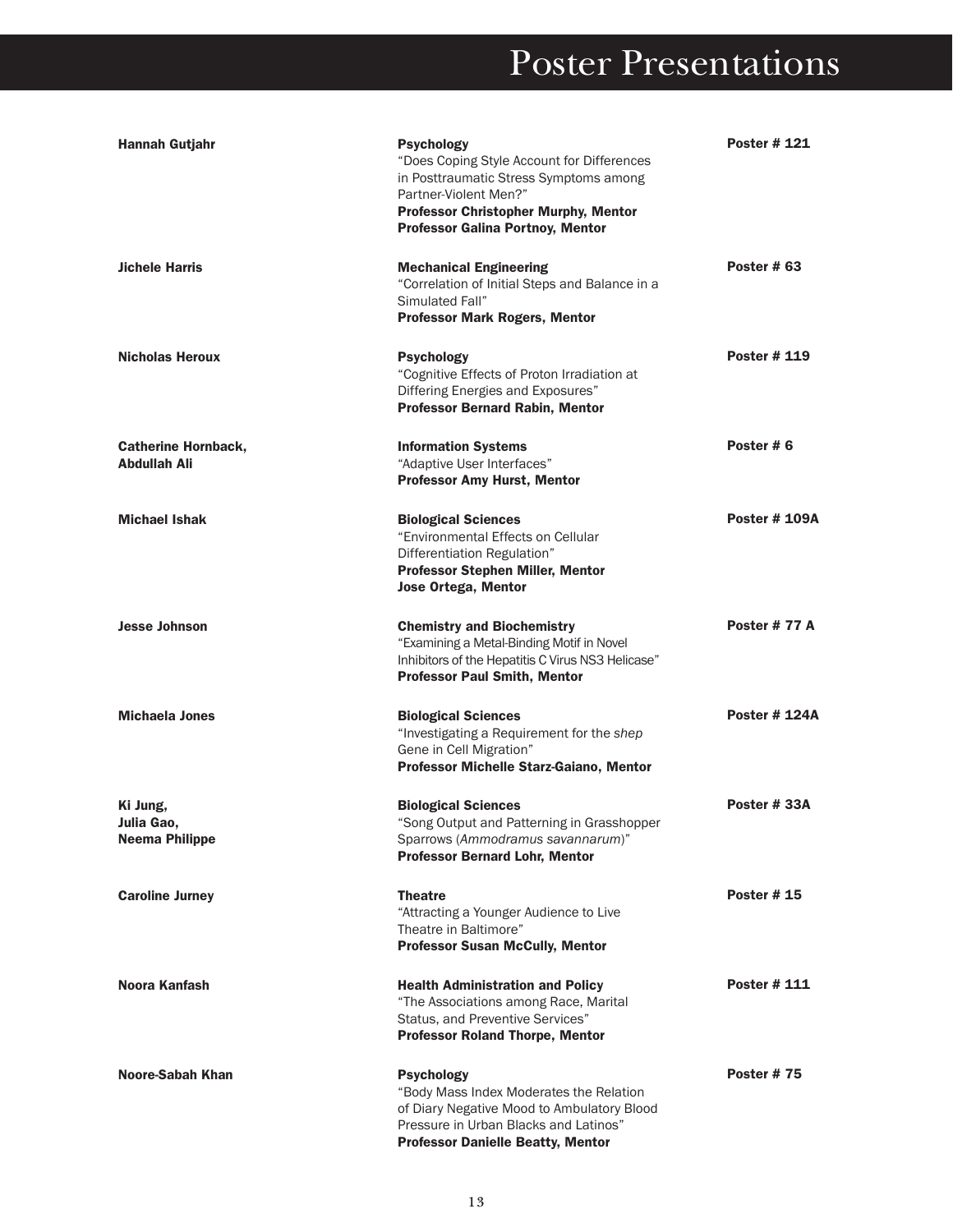| Jin Kim                                                                            | <b>Biological Sciences</b><br>"Using Geolocators to Track Migratory<br>Pathways of Orchard Orioles and<br><b>Baltimore Orioles"</b><br>Professor Kevin Omland, Mentor    | <b>Poster # 134A</b> |
|------------------------------------------------------------------------------------|--------------------------------------------------------------------------------------------------------------------------------------------------------------------------|----------------------|
| <b>Gregory Klock</b>                                                               | <b>History, Education</b><br>"Writing and Remembering History"<br>Professor Linda Oliva, Mentor                                                                          | <b>Poster # 106</b>  |
| <b>Sekar Kulandaivel</b>                                                           | <b>Computer Science and Electrical Engineering</b><br>"Alternative Control Paradigms for Remote-<br><b>Controlled Helicopters"</b><br><b>Professor John Park, Mentor</b> | <b>Poster #11</b>    |
| <b>Oleg Makarevich</b>                                                             | <b>Biological Sciences</b><br>"An Analysis of the Function of L24 in the<br>Ribosomal Complex"<br><b>Professor Lasse Lindahl, Mentor</b>                                 | Poster #72A          |
| <b>Logan Masters</b>                                                               | <b>History, Education</b><br>"Vocabulary and Geographic Features<br>Student Learning Objectives"<br>Professor Linda Oliva, Mentor                                        | <b>Poster #85</b>    |
| <b>Samantha McDonald,</b><br>Joshua Dutterer                                       | <b>Information Systems</b><br>"Tactile Tools for Educational Research"<br><b>Professor Amy Hurst, Mentor</b><br><b>Professor Shaun Kane, Mentor</b>                      | <b>Poster # 117A</b> |
| Amy Mickhael,<br>Alex Woo,<br><b>Abigail Matthews</b>                              | <b>Psychology</b><br>"Experience and Enjoyment of Videogames<br>and Virtual Reality Distraction from Pain"<br>Professor Lynnda Dahlquist, Mentor                         | Poster #76A          |
| Danya Murali                                                                       | <b>Mathematics and Statistics</b><br>"Calcium Waves in the Neuronal Dendrite:<br>Signal for Cellular Learning"<br><b>Professor Bradford Peercy, Mentor</b>               | <b>Poster # 57</b>   |
| <b>Steven Murcia</b>                                                               | <b>Sociology and Anthropology</b><br>"United States Immigration Policy and<br>Violations of Human Rights"<br><b>Professor IIsa Lottes, Mentor</b>                        | Poster #84A          |
| <b>Allyson Norris</b>                                                              | <b>History, Education</b><br>"Improving Students' Argumentative Writing<br>Skills Using Informational Texts"<br>Professor Linda Oliva, Mentor                            | Poster #68           |
| Priyanka Ochaney,<br>Mehnaz Ali Khan,<br>Parsa Khosravian,<br><b>Jeanice Hwang</b> | <b>Biological Sciences</b><br>"Increasing Percent Survival of<br>Drosophila melanogaster"<br><b>Professor Jeff Leips, Mentor</b><br><b>Mariann Gabrawy, Mentor</b>       | <b>Poster #138</b>   |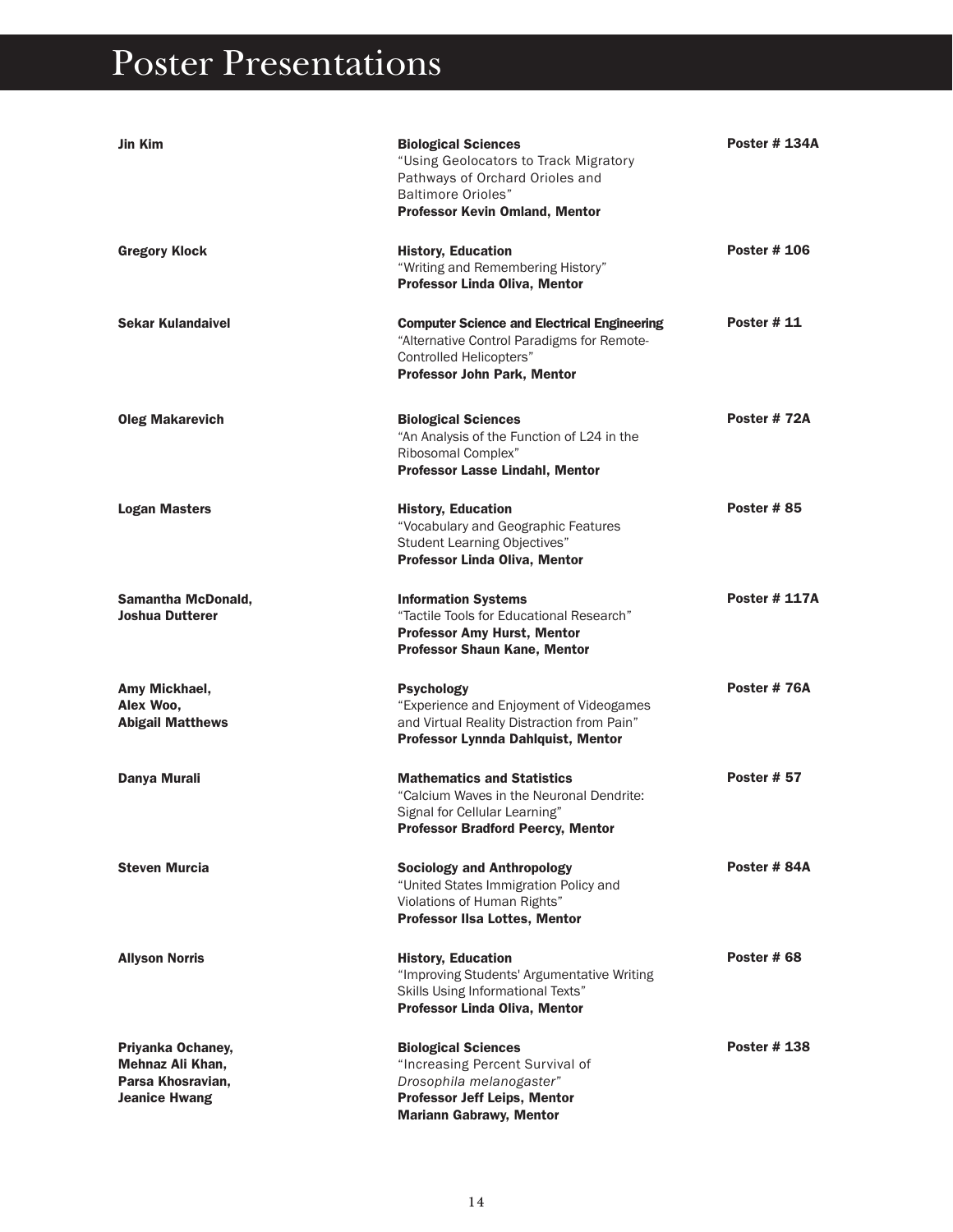| Oseogie Okojie                                      | <b>Biological Sciences</b><br>"An Analysis of SecM-induced Ribosomal<br>Pausing in Escherichia coli"<br><b>Professor Lasse Lindahl, Mentor</b>                                                                                         | Poster #81A          |
|-----------------------------------------------------|----------------------------------------------------------------------------------------------------------------------------------------------------------------------------------------------------------------------------------------|----------------------|
| <b>Kwadwo Owusu-Boaitey,</b><br>Nnamdi Edokobi      | <b>Biological Sciences</b><br>"Examining the RANK-L Inhibitor as a<br>Potential Chemopreventative in BRCA1<br>Mutant Mouse Models"                                                                                                     | Poster # 29A         |
| <b>Clarence Pascual</b>                             | <b>Biological Sciences</b><br>"The Diversity of Ribosomal Protein Function"<br>Professor Lasse Lindahl, Mentor                                                                                                                         | <b>Poster #30</b>    |
| <b>Timothy Potteiger,</b><br><b>William Heckert</b> | <b>Computer Science and Electrical Engineering</b><br>"Autonomous Capacitor Bank Controller: A<br>Means For Distribution Line Voltage Regulation"<br>Professor E.F.Charles LaBerge, Mentor<br>Professor John Pinkston, Mentor          | <b>Poster # 126</b>  |
| <b>Munanchu Poudel</b>                              | <b>Biological Sciences</b><br>"The Role of Polycomb Genes in the<br>Development of Volvox carteri"<br><b>Professor Stephen Miller, Mentor</b>                                                                                          | <b>Poster # 122A</b> |
| <b>Alec Pulianas</b>                                | <b>Computer Science and Electrical</b><br><b>Engineering</b><br>"Hardware Implementation of Support Vector<br>Machine Learning Algorithm for Personalized<br>Seizure Detection using EEG Signal"<br>Professor Tinoosh Mohsenin, Mentor | <b>Poster #96</b>    |
| <b>Elizabeth Quinones</b>                           | <b>Dance, Education</b><br>"Dance Literacy"<br><b>Professor Christopher Rakes, Mentor</b>                                                                                                                                              | <b>Poster # 127</b>  |
| <b>Casey Rezac</b>                                  | <b>Psychology</b><br>"Do People with Antisocial Personality<br>Disorder Engage in Different Patterns of<br>Abuse than Other Partner Violent Men?<br><b>Professor Chris Murphy, Mentor</b>                                              | <b>Poster # 102</b>  |
| Amy Rizkallah,<br><b>James Han</b>                  | <b>Biochemistry and Molecular Biology</b><br>"The Search for DNA Binding Sites on Crotamine<br>through Protein Chemical Modifications"<br><b>Professor Richard Karpel, Mentor</b>                                                      | <b>Poster # 53</b>   |
| <b>Nicole Ryan</b>                                  | <b>Chemistry, Education</b><br>"Reading Tables and Graphs in the<br>Science Classroom"<br><b>Professor Jonathan Singer, Mentor</b>                                                                                                     | <b>Poster #108</b>   |
| <b>Adam Rybczynski</b>                              | <b>Biological Sciences</b><br>"Functional Response of Parasitoid Wasps<br>to Host Density: Implications for Density<br>Dependent Selection"<br><b>Professor Jeff Leips, Mentor</b>                                                     | <b>Poster #41</b>    |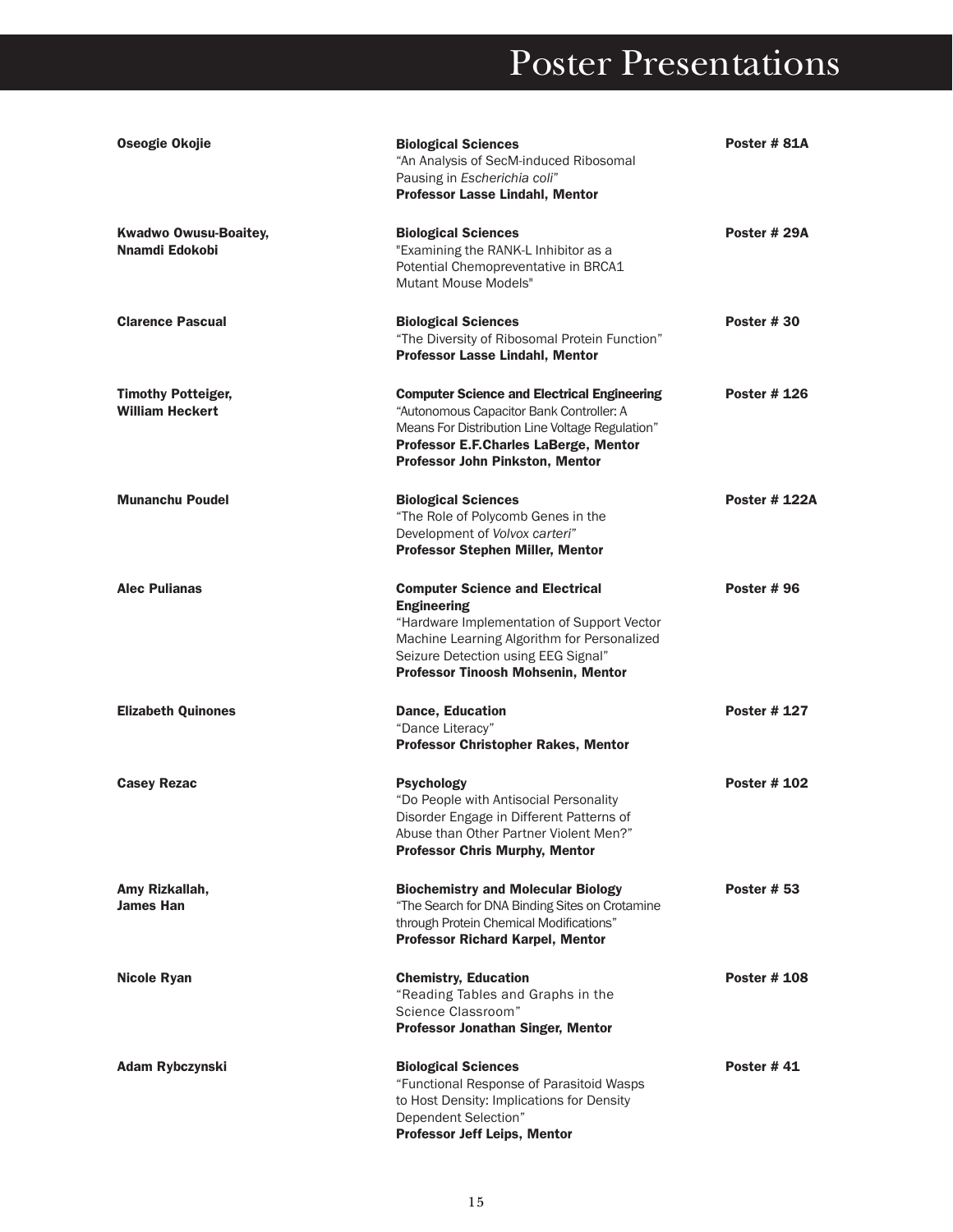| <b>Becca Scharf</b>                                    | <b>Health Administration and Policy</b><br>"Investigating the Association between<br>Having A Same Sex Relationship and Self<br>Reported Health in Europe"<br><b>Professor Jamie Trevitt, Mentor</b>                                                | <b>Poster #113</b>   |
|--------------------------------------------------------|-----------------------------------------------------------------------------------------------------------------------------------------------------------------------------------------------------------------------------------------------------|----------------------|
| Alicia Serrato                                         | <b>Psychology</b><br>"College Students' Reading Comprehension<br>Monitoring of Lexical and Semantic Violations<br>in Think Aloud and Response Time"<br>Professor Linda Baker, Mentor                                                                | <b>Poster # 104</b>  |
| <b>Pranjal Singh,</b><br><b>Dominick DiMercurio II</b> | <b>Mathematics and Statistics</b><br>"A Simplified Mathematical Model to Predict<br>Activation of Migration of Drosophila Egg<br>Chamber Border Cells"<br><b>Professor Bradford Peercy, Mentor</b><br>Professor Michelle Starz-Gaiano, Mentor       | Poster #80A          |
| <b>Eric Sluder,</b><br><b>Nicole Whewell</b>           | <b>Computer Science and Electrical Engineering</b><br>"Design of a Non-invasive, Low Cost Brain-<br>Computer Interface to Communicate<br><b>Emotional State"</b><br>Professor E.F. Charles LaBerge, Mentor<br><b>Professor Fow-Sen Choa, Mentor</b> | <b>Poster # 56</b>   |
| <b>Amanda Sockriter</b>                                | <b>English, Education</b><br>"The Impact of Free Writing on Formal<br>Writing Assignments"<br><b>Professor Cheryl North, Mentor</b>                                                                                                                 | <b>Poster # 27</b>   |
| <b>Natalie Steenrod</b>                                | <b>Chemistry and Biochemistry</b><br>"Targeting the Nucleocapsid Protein of HIV-1<br>(NCp7) with Nucleobase Flexibility"<br>Professor Katherine Seley-Radtke, Mentor                                                                                | Poster #44A          |
| <b>Nicholas Stewart</b>                                | <b>Computer Science and Electrical Engineering</b><br>"Using Structural Parameters in Transcription<br>Factor Binding Site Prediction"<br><b>Professor Ivan Erill, Mentor</b>                                                                       | Poster #32A          |
| <b>Doris Taylor</b>                                    | <b>Biological Sciences</b><br>"Effect of Irritant Exposure on Mice"<br><b>Professor Weihong Lin, Mentor</b>                                                                                                                                         | Poster # 69A         |
| <b>Patricia Timi</b>                                   | <b>Biological Sciences</b><br>"Comparison of Electrophysiological Biomarkers<br>in Rodents and Humans under Acute and<br>Chronic NMDA Receptor Antagonism"<br>Professor Patricio O'Donnell, Mentor                                                  | <b>Poster #39</b>    |
| <b>Thanhlong Tran</b>                                  | <b>Biological Sciences</b><br>"Dietary Restriction and the Effects of the<br>Syndecan Gene on Lifespan in Drosophila"<br><b>Professor Jeff Leips, Mentor</b>                                                                                        | <b>Poster # 120A</b> |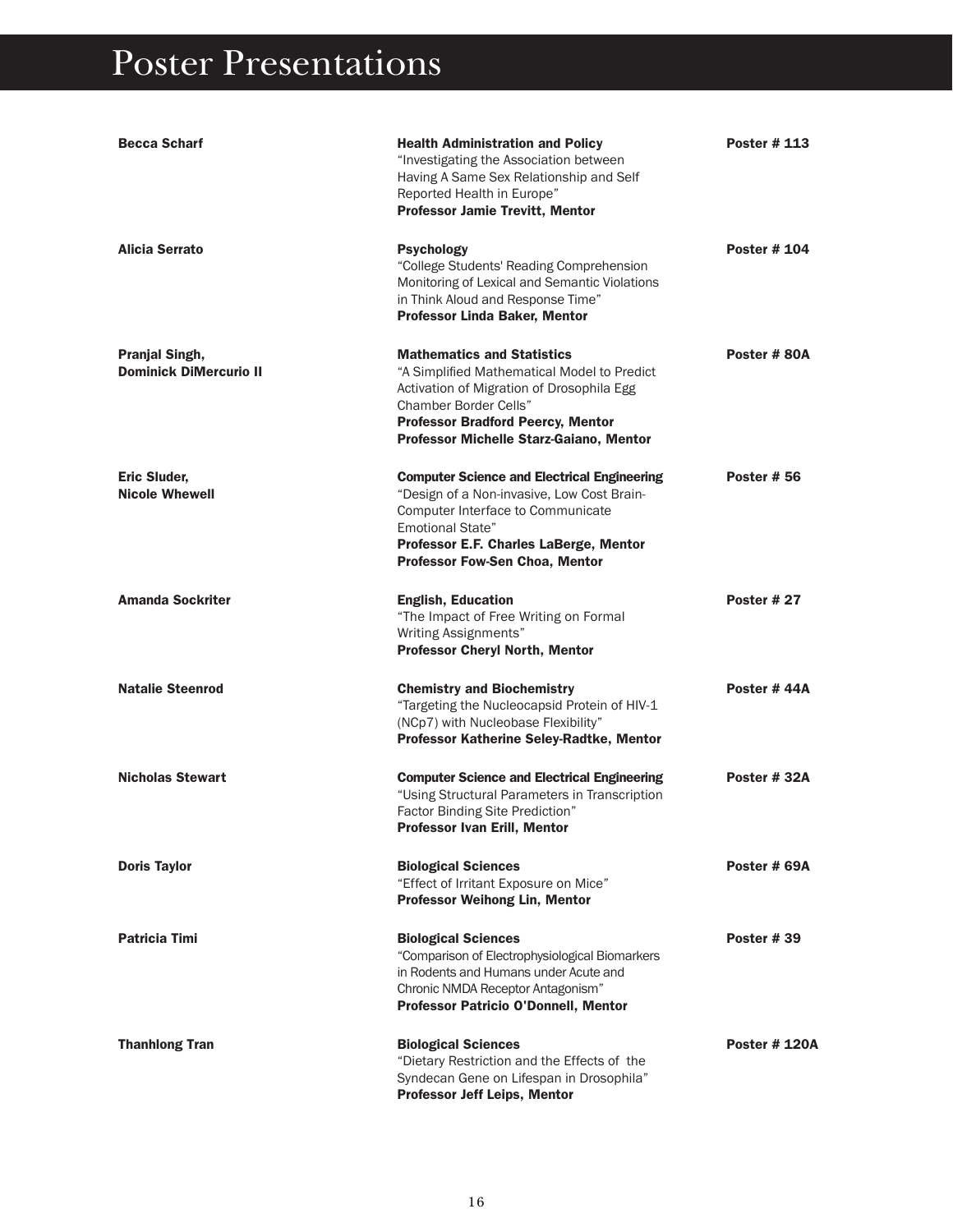| <b>Carlos Turcios</b>                     | <b>Sociology and Anthropology</b><br>"Capital Stigma: Fundamental Human Rights<br>Violations of Transgender Persons in the<br>Baltimore-Washington Metro Area"<br><b>Professor IIsa Lottes, Mentor</b> | <b>Poster # 130</b>  |
|-------------------------------------------|--------------------------------------------------------------------------------------------------------------------------------------------------------------------------------------------------------|----------------------|
| Krizia-Ivana Udquim                       | <b>Biological Sciences</b><br>"Detection and Discrimination of Botrytis<br>Species Using Quantitative Polymerase Chain<br>Reactions Melting Curve Analysis"<br>Professor Brenda Schroeder, Mentor      | <b>Poster #70</b>    |
| Kathy Vu,<br>Nan Zhou                     | <b>Psychology</b><br>"Chinese Immigrant and European American<br>Mothers' Parenting Beliefs: A Cultural<br>Understanding of Parental Control"<br><b>Professor Charissa Cheah, Mentor</b>               | Poster #37A          |
| <b>William Weeks</b>                      | <b>History, Education</b><br>"Student Learning Outcomes for the Social<br>Studies Middle School Classroom"<br><b>Professor Linda Oliva, Mentor</b>                                                     | <b>Poster #45</b>    |
| <b>Bianca West</b>                        | <b>Psychology</b><br>"Are College Women's Perceptions of Women<br>Influenced by Skin Tone and Body Size?"<br>Professor Mariano Sto. Domingo, Mentor                                                    | <b>Poster # 94</b>   |
| Keerthi Yarlagadda                        | <b>Psychology</b><br>"Comprehension Monitoring of College<br>Students Reading Inconsistent Texts in Think<br>Aloud and Response Time Protocols"<br><b>Professor Linda Baker, Mentor</b>                | <b>Poster # 65</b>   |
| <b>Tamerat Yilma</b>                      | <b>Chemistry and Biochemistry</b><br>"The Quantification of Phospholipids in Cell<br>Growth Media"<br><b>Professor William LaCourse, Mentor</b>                                                        | <b>Poster # 115A</b> |
| <b>Joyce Yoon</b>                         | <b>Chemistry, Education</b><br>"Improving Scientific Writing through Basic<br>Writing Skills and Scaffolding"<br>Professor Jonathan Singer, Mentor                                                     | <b>Poster #91</b>    |
| Ezzedine Zaatari,<br><b>Jesse Johnson</b> | <b>Biological Sciences</b><br>"Monitoring Cell Growth throughout the<br>Chlamydomonas reinhardtii Cell Cycle"<br>Professor Lark Claassen, Mentor                                                       | <b>Poster #35</b>    |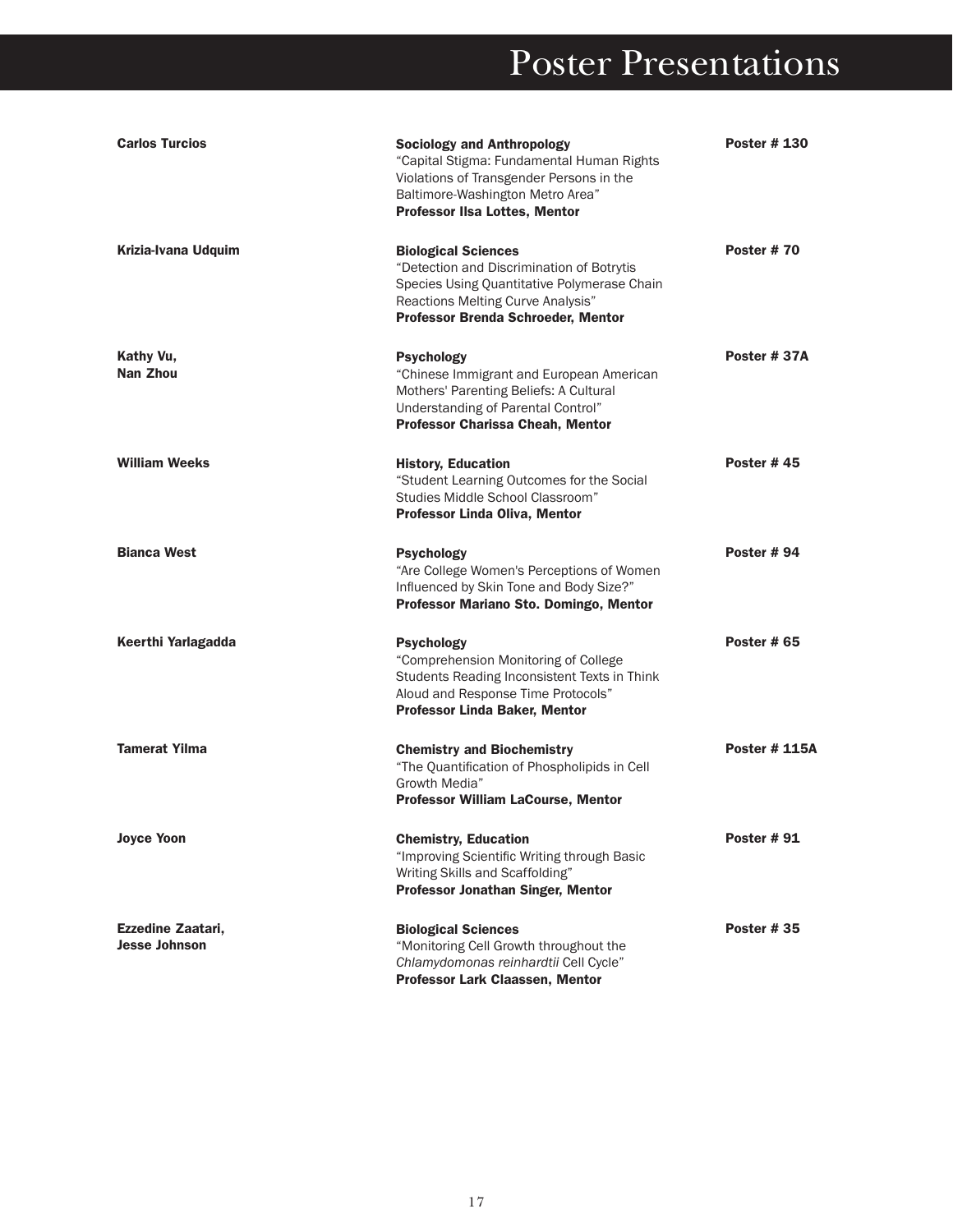#### University Center Ballroom

SESSION II: 12 – 2 P.M.

| Sara Arussy                            | Chemical, Biochemical, and<br><b>Environmental Engineering</b><br>"Determining the Effects of Autophagy on<br>Morphology of Aspergillus nidulans"<br><b>Professor Mark Marten, Mentor</b>                      | <b>Poster # 109B</b> |
|----------------------------------------|----------------------------------------------------------------------------------------------------------------------------------------------------------------------------------------------------------------|----------------------|
| Sara Azeem                             | <b>Biological Sciences</b><br>"Study of rbfA Suppressor in Escherichia coli"<br><b>Professor Philip Farabaugh, Mentor</b>                                                                                      | <b>Poster #22</b>    |
| Ademayowa Balogun                      | <b>Biological Sciences</b><br>"Incorporation of L4 into Ribosomes is<br>Temperature Dependent in L4 Mutant Strains"<br><b>Professor Lasse Lindahl, Mentor</b>                                                  | Poster #72B          |
| Kim Berghaus,<br><b>Matthew Wilcox</b> | <b>Physics</b><br>"Periodic Poling of Electro-Optic Polymers for<br><b>Efficient Terahertz Generation"</b><br>Professor Michael Hayden, Mentor                                                                 | Poster #73B          |
| <b>Robert Breen</b>                    | <b>Chemistry and Biochemistry</b><br>"Quantification of Buffering Agents in Cell<br>Culture Media"<br><b>Professor William LaCourse, Mentor</b>                                                                | <b>Poster # 115B</b> |
| <b>Drew Buckingham</b>                 | <b>Physics, Education</b><br>"Increasing College and Career Readiness<br>through Laboratory Experiments"<br><b>Professor Jonathan Singer, Mentor</b>                                                           | <b>Poster # 19</b>   |
| <b>Vivian Chioma</b>                   | <b>Interdisciplinary Studies</b><br>"Fear Be Gone: Endocannabinoids Modulate<br>Subsecond Dopamine Release During the<br>Extinction of Fear Memories"<br><b>Professor Joseph Cheer, Mentor</b>                 | <b>Poster #105</b>   |
| <b>Sergiu Costinas</b>                 | <b>Biological Sciences</b><br>"Determining Song Choice in Song Birds"<br><b>Professor Bernard Lohr, Mentor</b>                                                                                                 | <b>Poster # 61</b>   |
| <b>Christine Cruz</b>                  | <b>History</b><br>"The Lost Colony: Finding Elyoner"<br><b>Professor Terry Bouton, Mentor</b>                                                                                                                  | <b>Poster # 100</b>  |
| Raissa Dantas                          | <b>Chemical, Biochemical, and</b><br><b>Environmental Engineering</b><br>"Production of Aspergillus nidulans Mutants for<br>the Study of Protein Secretion Mechanisms"<br><b>Professor Mark Marten, Mentor</b> | <b>Poster # 122B</b> |
| <b>Andrea Duval</b>                    | <b>French, Education</b><br>"Learning In the French Language Classroom:<br>The Effect of Weekly Listening Comprehension<br>Exercises on Student Learning"<br>Professor Linda Oliva, Mentor                     | <b>Poster #128</b>   |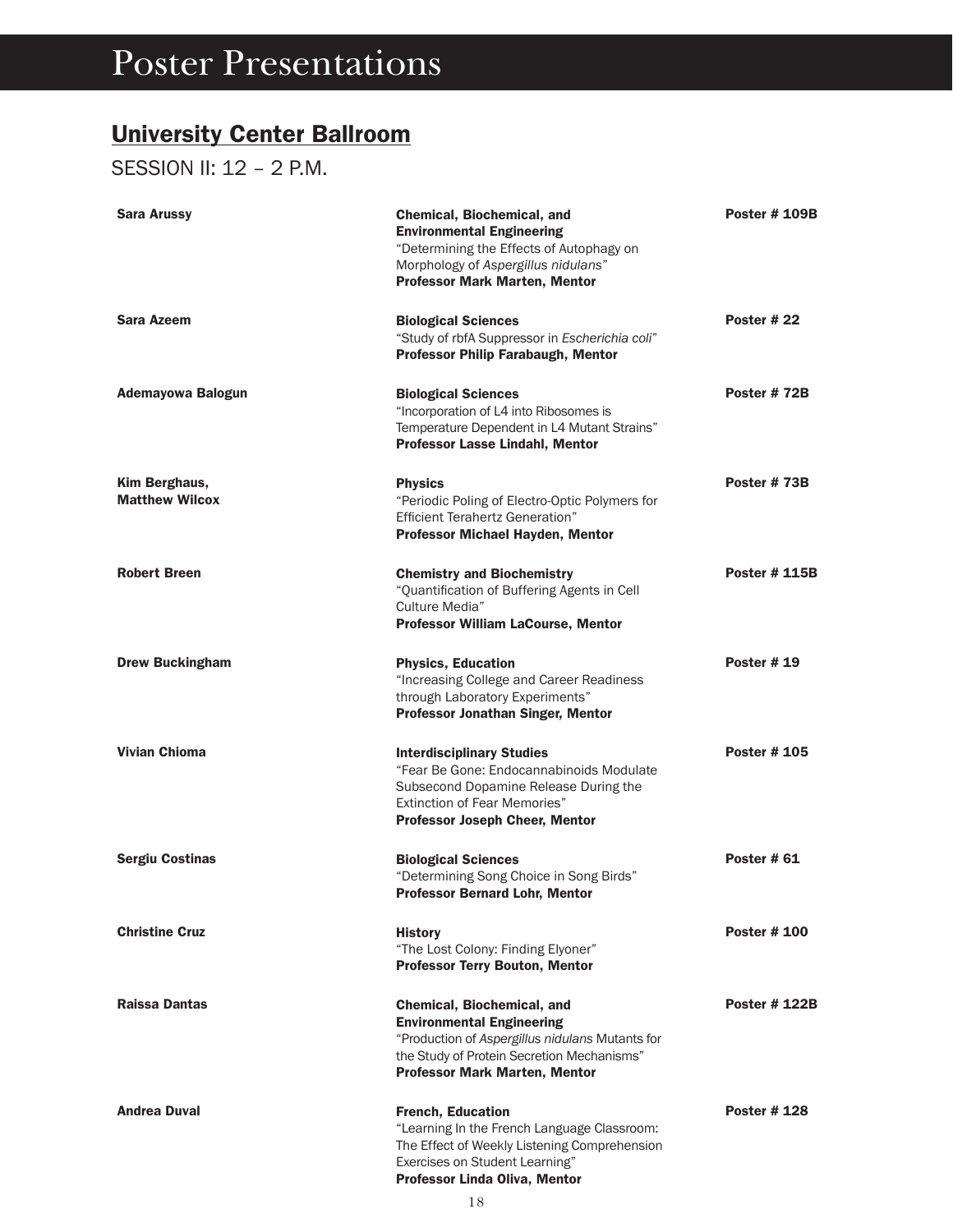| Samantha Eng                                                                                                                                 | <b>Biochemistry and Molecular Biology</b><br>"Characterizing the Foraging Behavior of<br>Malaria Vectors During the Wet Season in<br>Nchelenge, Zambia"<br><b>Professor Douglas Norris, Mentor</b> | <b>Poster # 110</b>  |
|----------------------------------------------------------------------------------------------------------------------------------------------|----------------------------------------------------------------------------------------------------------------------------------------------------------------------------------------------------|----------------------|
| <b>Alexander Evans</b>                                                                                                                       | <b>Psychology</b><br>"The Relationship between Academic and<br>Social Self-Concepts and Reading and<br>Mathematics Achievement"<br>Professor Shuyan Sun, Mentor                                    | <b>Poster # 113B</b> |
| Robert Gagliardi,<br><b>Ralph Kenneth Colmenar</b>                                                                                           | <b>Physics</b><br>"Investigation into Dipole Interactions of<br>Ultra-Cold Fermions in a Harmonic Trap"<br><b>Professor Jason Kestner, Mentor</b>                                                  | Poster #31           |
| <b>Game Developers' Club</b><br>Paul Tschirgi, Michael Leung,<br>Alex Lacey, Tad Cordle, Calvin Kumagai,<br>Eliot Carney-Seim, Austin Pagano | <b>Visual Arts</b><br>"Innovations in Computer Game Development"<br><b>Professor Marc Olano, Mentor</b>                                                                                            | Poster #1            |
| Deepika Gorre                                                                                                                                | <b>Psychology</b><br>"Associations Between Early Parental<br>Involvement, Home Language, and Academic<br>Achievement in Later School Years"<br><b>Professor Shuyan Sun, Mentor</b>                 | Poster #78           |
| <b>Jeremy Gosnell</b>                                                                                                                        | <b>Mathematics and Statistics, Education</b><br>"Precision in Measurement"<br><b>Professor Christopher Rakes, Mentor</b>                                                                           | <b>Poster #93</b>    |
| <b>Molly Greenhouse</b>                                                                                                                      | <b>Ancient Studies</b><br>"The (Be)coming of the Greeks: Reviewing<br>Archaeological Evidence for Greek Arrival<br>ca. 2200 B.C.E."<br><b>Professor Esther Doyle Read, Mentor</b>                  | Poster #46           |
| Xiaofei He.<br><b>Patrick Husson</b>                                                                                                         | <b>Computer Science and Electrical Engineering</b><br>"Image Processing for Steel Quality Control"<br>Professor E.F. Charles LaBerge, Mentor                                                       | <b>Poster #125</b>   |
| <b>Mary Hester</b>                                                                                                                           | <b>Political Science</b><br>"Arts Advocacy: Promoting Policy Change"<br><b>Professor Carolyn Forestiere, Mentor</b>                                                                                | Poster #24           |
| <b>Marcus Hockaday,</b><br><b>Kathleen Greaney,</b><br>Jamie Jaegers,<br>Arielle Ngameni Mouani                                              | <b>Aging Studies</b><br>"BreakingGround with Connect"<br><b>Professor Galina Madjaroff, Mentor</b>                                                                                                 | <b>Poster #136</b>   |
| Abigail Jackson,<br>Jessica Ortega                                                                                                           | <b>Biological Sciences</b><br>"A Mathematical Model of Melanopsin<br>Phototransduction and Light Adaptation"<br><b>Professor Phyllis Robinson, Mentor</b><br>Professor Kathleen Hoffman, Mentor    | <b>Poster # 10</b>   |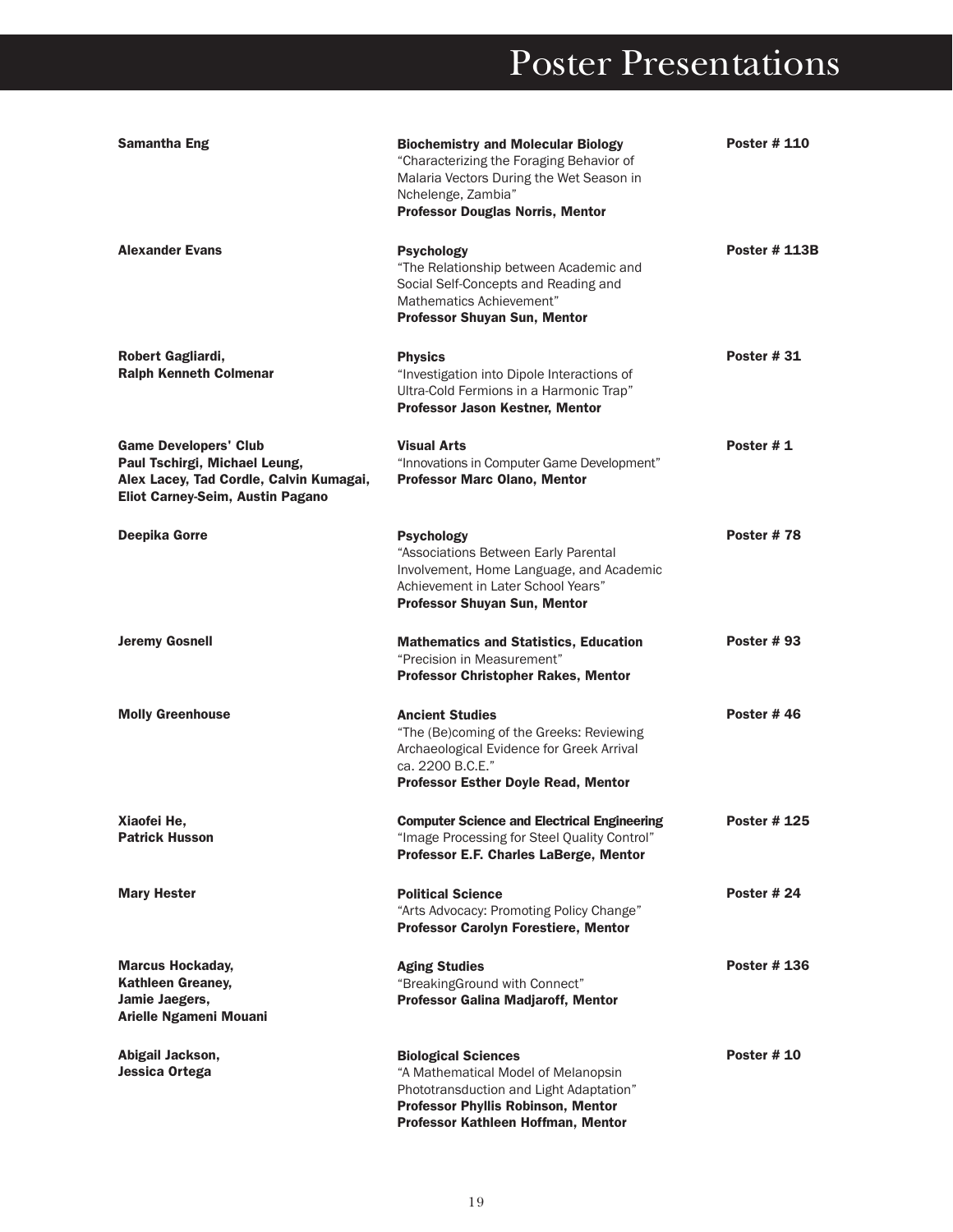| Dimitri Jordan,<br><b>Jean Hopewell</b>          | <b>Sociology and Anthropology</b><br>"An Updated Perspective on Fishman's Eight<br>Stages of Language Loss"<br><b>Professor Robert Rubinstein, Mentor</b>                                    | Poster #2            |
|--------------------------------------------------|----------------------------------------------------------------------------------------------------------------------------------------------------------------------------------------------|----------------------|
| <b>Omar Koita</b>                                | <b>Biological Sciences</b><br>"Analysis of Cell Cycle Proteins after<br>Distortion of Ribosome Biogenesis"<br><b>Professor Lasse Lindahl, Mentor</b><br>Md. Shamsuzzaman, Mentor             | Poster #81B          |
| <b>Valerie Koury</b>                             | <b>Psychology</b><br>"Gender Differences in Pain Tolerance and<br>Pain Intensity among College Students"<br>Professor Lynnda Dahlquist, Mentor                                               | Poster #76B          |
| Lauren Lochocki                                  | <b>Political Science</b><br>"Is the Voting Rights Act Still Necessary?:<br>Attitudinal Support of Electoral Reform in a<br>Post-Jim Crow Era"<br><b>Professor Tyson King-Meadows, Mentor</b> | <b>Poster #36</b>    |
| <b>Gauray Luthria</b>                            | <b>Chemistry and Biochemistry</b><br>"Structural Elucidation of RNA using Modern<br><b>Energy Optimization Methods"</b><br><b>Professor Bruce Johnson, Mentor</b>                            | <b>Poster # 114</b>  |
| <b>Samantha McDonald,</b><br><b>Jeremy Chang</b> | <b>Information Systems</b><br>"Usability of a Universal Jamming Gripper for<br>Mobility Impairments"<br><b>Professor Amy Hurst, Mentor</b>                                                   | <b>Poster # 117B</b> |
| <b>Jonathan Neal</b>                             | <b>Social Work</b><br>"Empathy Reconceptualized as a<br>Dynamic Skillset"<br><b>Professor Diane Alonso, Mentor</b>                                                                           | <b>Poster #12</b>    |
| <b>Rebecca Neubauer</b>                          | <b>Chemistry and Biochemistry</b><br>"Development of a Real World Screening<br>Method for Nutraceuticals Using DSA-TOF"<br><b>Professor William LaCourse, Mentor</b>                         | Poster #42           |
| Akua Nimarko                                     | <b>Biological Sciences</b><br>"Expression Profile of Putative Receptors<br>involved in Xenobiotics Detection in Mouse<br>Olfactory Epithelium"<br><b>Professor Weihong Lin, Mentor</b>       | Poster # 69B         |
| <b>Chisom Nwaneri</b>                            | <b>Biological Sciences</b><br>"The Minimal Important Difference in<br>the Borg Dyspnea Score for Patients with<br>Pulmonary Arterial Hypertension"<br>Professor Stephen Mathai, Mentor       | Poster #34           |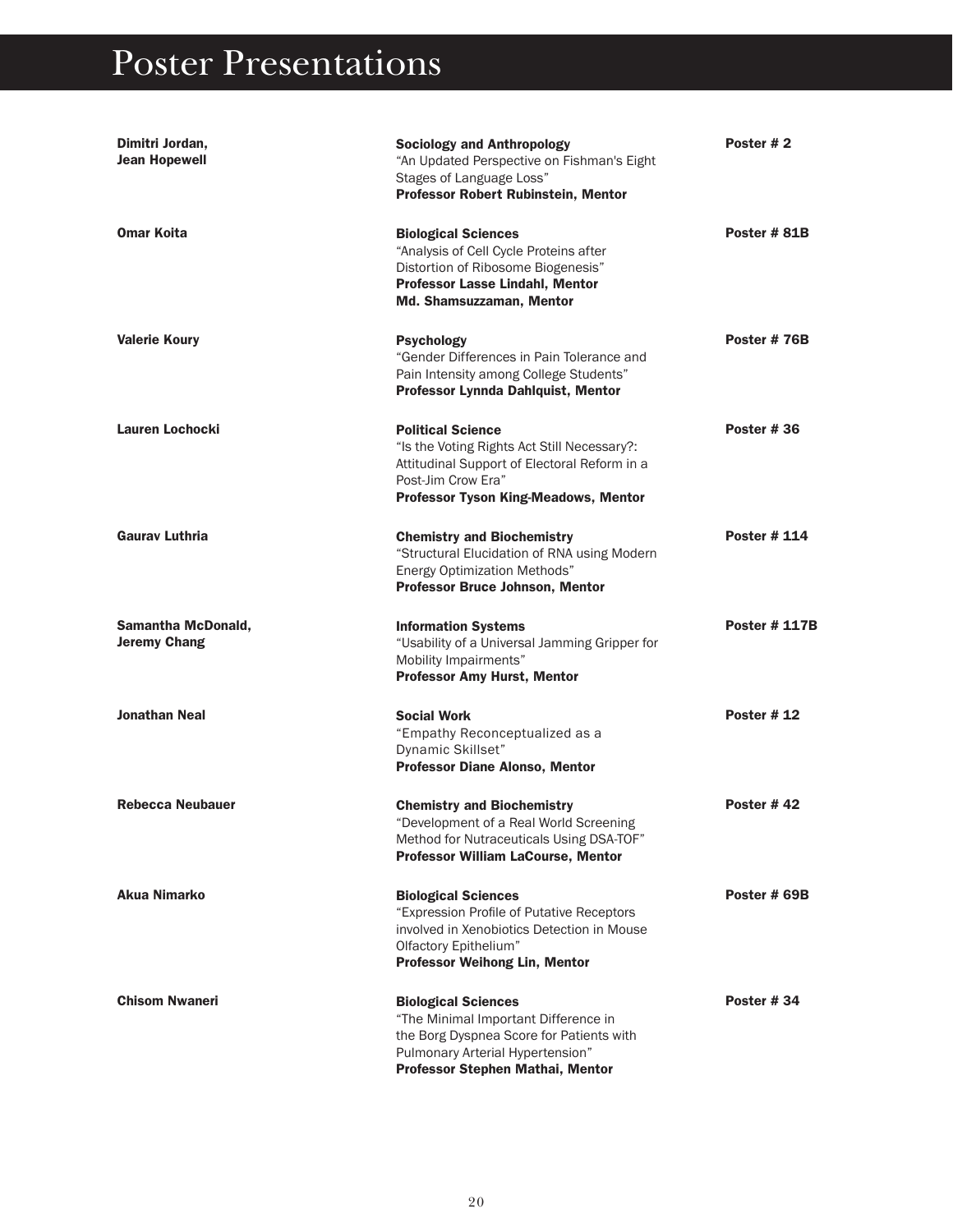| Maeva Nyandjo                      | <b>Biological Sciences</b><br>"The Oxidative Stress Response Transcription<br>Factor Nrf2 Does Not Affect BM Progenitor<br>Cell Differentiation into MDSC"<br>Professor Suzanne Ostrand-Rosenberg,<br><b>Mentor</b> | Poster #90         |
|------------------------------------|---------------------------------------------------------------------------------------------------------------------------------------------------------------------------------------------------------------------|--------------------|
| Uchenna Okoro,<br>Royce E. Onyimba | <b>Biochemistry and Molecular Biology</b><br>"Flexible Guanine Nucleobase Inhibitors of<br>the HIV-1 Nucleocapsid Protein NCp7"<br><b>Professor Katherine Seley-Radtke, Mentor</b>                                  | Poster #44B        |
| <b>Heather Perry</b>               | <b>Ancient Studies</b><br>"Building Egypt's Pyramid: A Lithic Past"<br><b>Professor Esther Doyle Read, Mentor</b>                                                                                                   | Poster #3          |
| <b>Alexander Pilon</b>             | <b>Psychology</b><br>"Empathy Scores of Alcoholics<br>and Non-Alcoholics"<br><b>Professor Diane Alonso, Mentor</b>                                                                                                  | Poster #83         |
| <b>Catina Ramis</b>                | <b>Music, Education</b><br>"The Correlation between Aural Musicianship<br>and Accuracy of Instrumental Music Playing"<br><b>Professor Jonathan Singer, Mentor</b>                                                   | Poster # 131       |
| <b>Rosalind Ramsey</b>             | <b>Chemical, Biochemical, and</b><br><b>Environmental Engineering</b><br>"Carbon Monoxide Analysis in the<br>Baltimore Area"<br>Professor Christopher Hennigan, Mentor                                              | Poster #38         |
| <b>Patrick Roderick</b>            | <b>Computer Science and Electrical</b><br><b>Engineering</b><br>"Retention of Computing Majors"<br><b>Professor Marie desJardins, Mentor</b>                                                                        | <b>Poster # 14</b> |
| <b>Michelle Seu</b>                | <b>Chemistry and Biochemistry</b><br>"Investigation of Dimerization Mechanisms<br>in the Simian Immunodeficiency Virus<br>5'-Untranslated Region"<br><b>Professor Michael Summers, Mentor</b>                       | <b>Poster #74</b>  |
| lan Shaffer                        | <b>Chemistry and Biochemistry</b><br>"A Multifaceted Approach for the Analysis<br>of Electronic Cigarettes using DSA-TOF and<br>Headspace GC-MS"<br>Professor William LaCourse, Mentor                              | Poster #88         |
| <b>Christian Sias</b>              | <b>Physics</b><br>"Examining the Photoluminescence and Band<br>Gap Energy of Gallium Arsenide (GaAs)"<br><b>Professor Anthony Johnson, Mentor</b>                                                                   | Poster #50         |
| <b>Callison Sims</b>               | <b>Biological Sciences, Education</b><br>"Mathematics Instruction in Mendelian Genetics"<br><b>Professor Jonathan Singer, Mentor</b>                                                                                | Poster # 66        |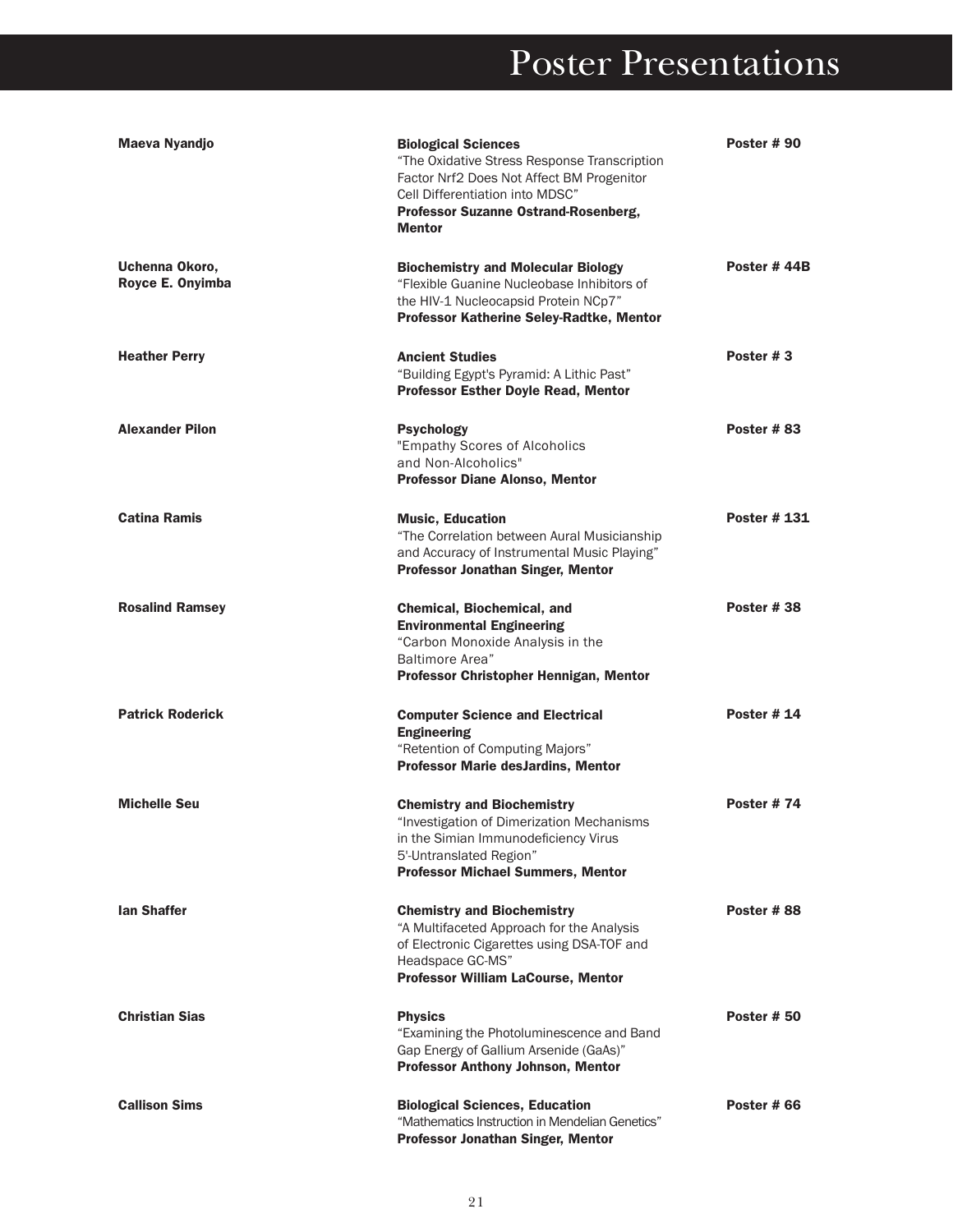| <b>Stephanie Stookey</b>                 | <b>Biological Sciences</b><br>"Optimization of Triacylglycerol Production<br>in C. zofingiensis and Enzyme-based<br>Conversion for Biodiesel Production"<br>Professor Yantao Li, Mentor                                                             | <b>Poster #133</b>   |
|------------------------------------------|-----------------------------------------------------------------------------------------------------------------------------------------------------------------------------------------------------------------------------------------------------|----------------------|
| <b>Blossom Tewelde</b>                   | <b>Biochemistry and Molecular Biology</b><br>"Identification of a Novel Alternatively-<br>spliced mRNA Isoform of the Human Taste<br>Receptor TAS1R3"<br><b>Professor Steven Munger, Mentor</b>                                                     | Poster #7            |
| <b>Phoebe Tsoi</b>                       | <b>Biochemistry and Molecular Biology</b><br>"Synthesis of Dendritic System for the<br>Delivery of Chemotherapeutic Agents"<br><b>Professor Marie-Christine Daniel, Mentor</b>                                                                      | <b>Poster # 58</b>   |
| <b>Michael Valerino</b>                  | <b>Chemical, Biochemical, and</b><br><b>Environmental Engineering</b><br>"Development of an Inexpensive, Portable<br>Seawater pCO2 Analyzer for Estuarine Waters"<br><b>Professor Christopher Hintz, Mentor</b>                                     | <b>Poster # 55</b>   |
| Ann Marie Weideman,<br><b>Bilal Moiz</b> | <b>Mathematics and Statistics</b><br>"Asymmetric Activation Patterns: The Impact<br>of Extracellular Geometry on the Distribution<br>of Signaling Molecules"<br><b>Professor Bradford Peercy, Mentor</b><br>Professor Michelle Starz-Gaiano, Mentor | Poster #80B          |
| <b>Charles White</b>                     | <b>Biological Sciences</b><br>"Determining Song Output in Song Birds"<br><b>Professor Bernard Lohr, Mentor</b>                                                                                                                                      | Poster #33B          |
| <b>Pauline Xu</b>                        | <b>Biochemistry and Molecular Biology</b><br>"Mechanism of Post-Translational Modification<br>of Glyceraldehyde-3-Phosphate-Dehydrogenase<br>by Dithiolethione Compounds"<br><b>Professor Elsa Garcin, Mentor</b>                                   | Poster #28           |
| <b>Saiah Yates</b>                       | <b>Biological Sciences</b><br>"The Great Escape: The Effects of Medication<br>and Age on Drosophila Strength"<br><b>Professor Jeff Leips, Mentor</b>                                                                                                | <b>Poster # 120B</b> |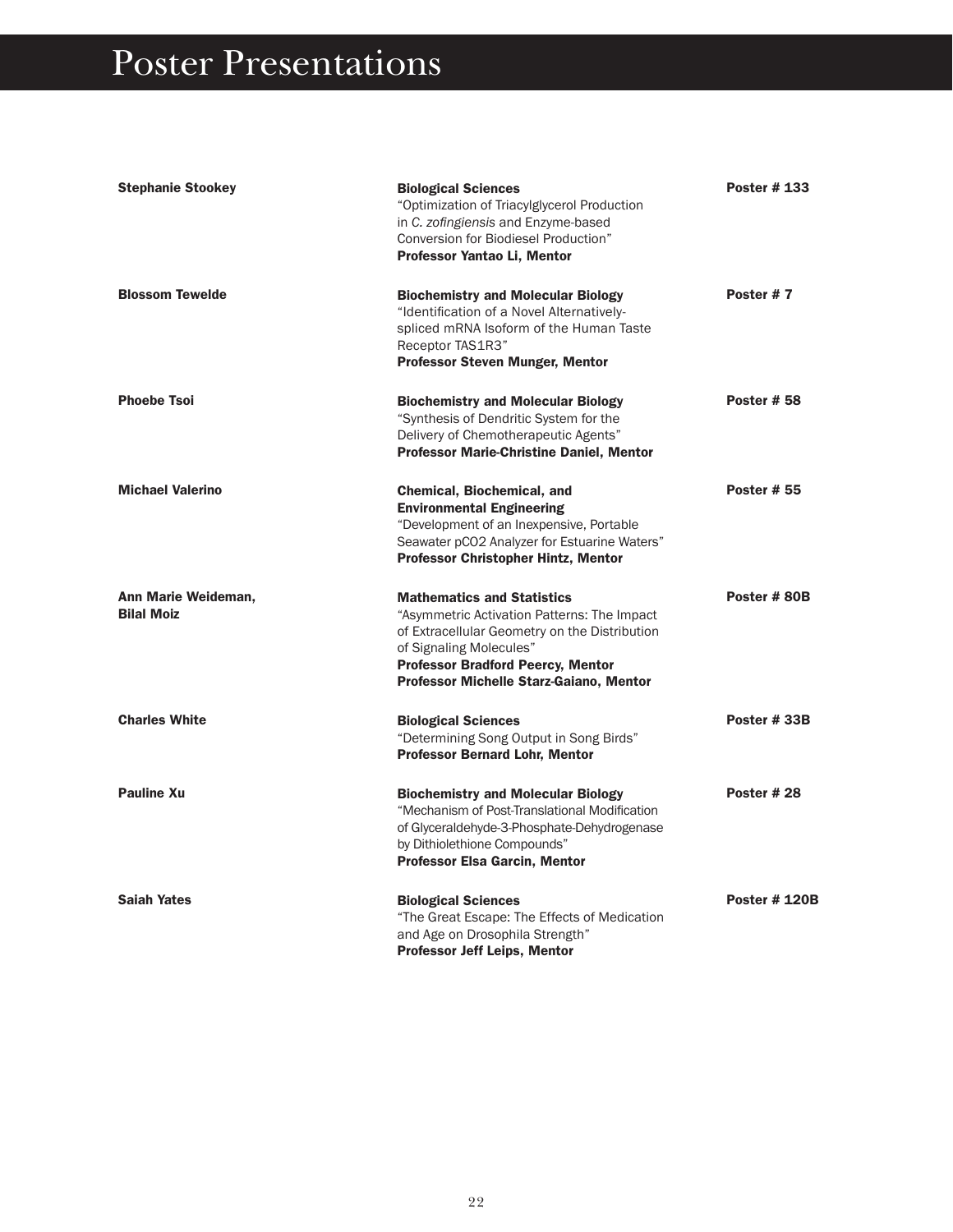#### University Center Ballroom

SESSION III: 2 - 4 P.M.

| <b>Fadaka Adebayo</b>     | <b>Health Administration and Policy</b><br>"Use of Social Marketing Principles to<br>Promote Positive Diabetes Care Practices in<br>Older Hispanics and African Americans"<br>Professor Angelica Herrera, Mentor  | <b>Poster # 129</b>  |
|---------------------------|-------------------------------------------------------------------------------------------------------------------------------------------------------------------------------------------------------------------|----------------------|
| Jeania Afrin              | <b>Physics, Education</b><br>"Improving Brief Constructed Responses<br>(BCRs) in Science Using RACES Strategy"<br><b>Professor Jonathan Singer, Mentor</b>                                                        | <b>Poster # 21</b>   |
| <b>William Angel</b>      | <b>Biological Sciences</b><br>"Investigating Reciprocal Regulation of the<br>Circadian Clock by Plant Innate Immunity"<br>Professor Hua Lu, Mentor                                                                | <b>Poster # 109C</b> |
| <b>Ifemayowa Aworanti</b> | <b>Chemical, Biochemical, and</b><br><b>Environmental Engineering</b><br>"Ion Exchange and Mixed-Mode<br>Chromatography for the Optimization of<br>Protein Purification"<br><b>Professor Douglas Frey, Mentor</b> | Poster #67           |
| <b>Amber Barnett</b>      | <b>Ancient Studies</b><br>"Captain Henry Dashiell's Papers and<br>Neo-Latin, the Continued International<br>Use of Latin in the 18th Century"<br><b>Professor Esther Doyle Read, Mentor</b>                       | Poster #40C          |
| <b>Michael Berlin</b>     | <b>Computer Science and Electrical Engineering</b><br>"Using Machine Learning to Classify<br>Trouble Tickets"<br><b>Professor Tim Finin, Mentor</b>                                                               | <b>Poster #17</b>    |
| <b>Grace Calvin</b>       | <b>Psychology</b><br>"Maternal Psychological Well-being,<br>Parenting Style, and Chinese Immigrant<br>Children's Social-Emotional Adjustment"<br><b>Professor Charissa Cheah, Mentor</b>                          | Poster #37C          |
| <b>Susanna Campbell</b>   | <b>Biological Sciences</b><br>"Testing For Female Song in Newly Recognized<br>Species: The Puerto Rican Oriole"<br><b>Professor Kevin Omland, Mentor</b>                                                          | <b>Poster # 134C</b> |
| <b>Briani Claggett</b>    | <b>Biological Sciences</b><br>"Genetic Basis of Natural Variation in Innate<br>Immune Function: The Effects of Syndecan<br>on Phagocytosis"<br><b>Professor Jeff Leips, Mentor</b>                                | <b>Poster # 120C</b> |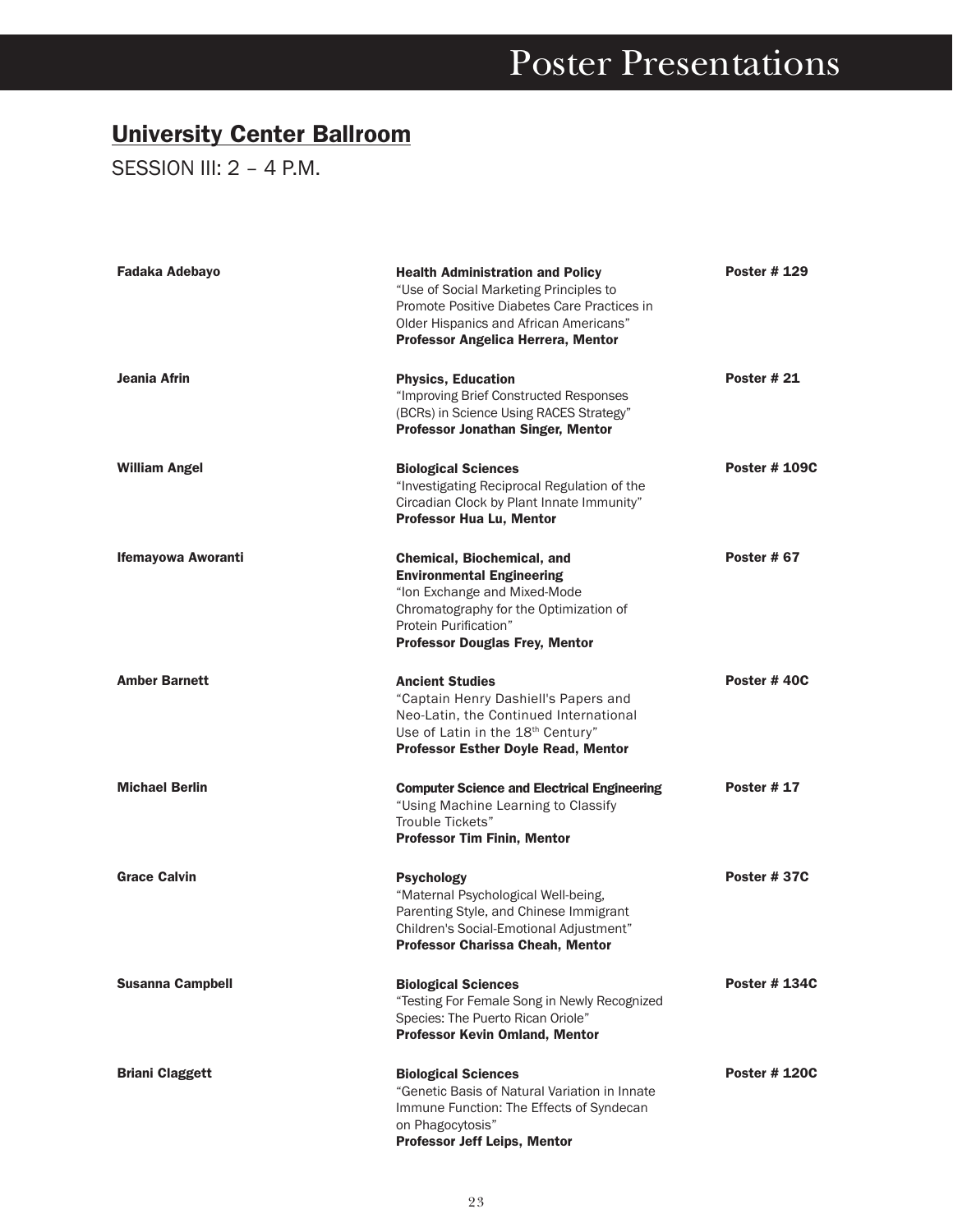| <b>Erica Dasi</b>                                                                                                                            | <b>Biological Sciences</b><br>"Characterization of Novel Signaling<br>Regulators in Cell Migration in Drosophila"<br>Professor Michelle Starz-Gaiano, Mentor                                             | <b>Poster # 124C</b> |
|----------------------------------------------------------------------------------------------------------------------------------------------|----------------------------------------------------------------------------------------------------------------------------------------------------------------------------------------------------------|----------------------|
| <b>Beshaun Davis</b>                                                                                                                         | <b>Psychology</b><br>"Practitioner Preferences Regarding<br>Psychosis Risk Screening"<br>Professor Jason Schiffman, Mentor                                                                               | <b>Poster # 51</b>   |
| Mariana de Matos Medeiros,<br>Natasha Barlow,<br><b>Nour AI Ghriwati</b>                                                                     | Psychology<br>"Effects of Anticipatory Anxiety on Children's<br>Pain Tolerance"<br>Professor Lynnda Dahlquist, Mentor                                                                                    | Poster #76C          |
| <b>Eugene Dorestal</b>                                                                                                                       | <b>Music, Education</b><br>"Improving Sight Reading"<br>Professor Jonathan Singer, Mentor                                                                                                                | <b>Poster #49</b>    |
| <b>Christine Dougherty</b>                                                                                                                   | <b>Biological Sciences, Education</b><br>"Improving Students' Proficiency In Reading<br>Skills, Strategies, And Comprehension<br>Through Guided Instruction"<br><b>Professor Jonathan Singer, Mentor</b> | <b>Poster # 62</b>   |
| <b>Vy Duong</b>                                                                                                                              | <b>Biological Sciences</b><br>"Functional Characterization of Soybean<br>JAR1 Gene in Arabidopsis thaliana"<br><b>Professor Hua Lu, Mentor</b>                                                           | <b>Poster # 122C</b> |
| <b>Michael Fornaro</b>                                                                                                                       | <b>Mathematics and Statistics, Education</b><br>"Increasing Student Achievement by<br>Outlining Curriculum with Guiding Problems"<br>Professor Jonathan Singer, Mentor                                   | Poster #64           |
| <b>Elizabeth Forney</b>                                                                                                                      | <b>English, Education</b><br>"A Compound-Complex Problem: Methods for<br>Increasing Sentence Variation"<br><b>Professor Cheryl North, Mentor</b>                                                         | <b>Poster # 59</b>   |
| <b>Jeremy Fryer</b>                                                                                                                          | <b>History, Education</b><br>"Improving Students' Critical Thinking When<br>Using Charts and Graphs"<br>Professor Linda Oliva, Mentor                                                                    | Poster # 23          |
| <b>Game Developers' Club</b><br>Paul Tschirgi, Michael Leung,<br>Alex Lacey, Tad Cordle, Calvin Kumagai,<br>Eliot Carney-Seim, Austin Pagano | <b>Visual Arts</b><br>"Innovations in Computer Game Development"<br><b>Professor Marc Olano, Mentor</b>                                                                                                  | Poster #1            |
| <b>Alexandra Grieves</b>                                                                                                                     | <b>Spanish, Education</b><br>"The Effect of Progress Checkpoints on<br>Student Performance"<br>Professor Linda Oliva, Mentor                                                                             | <b>Poster # 103</b>  |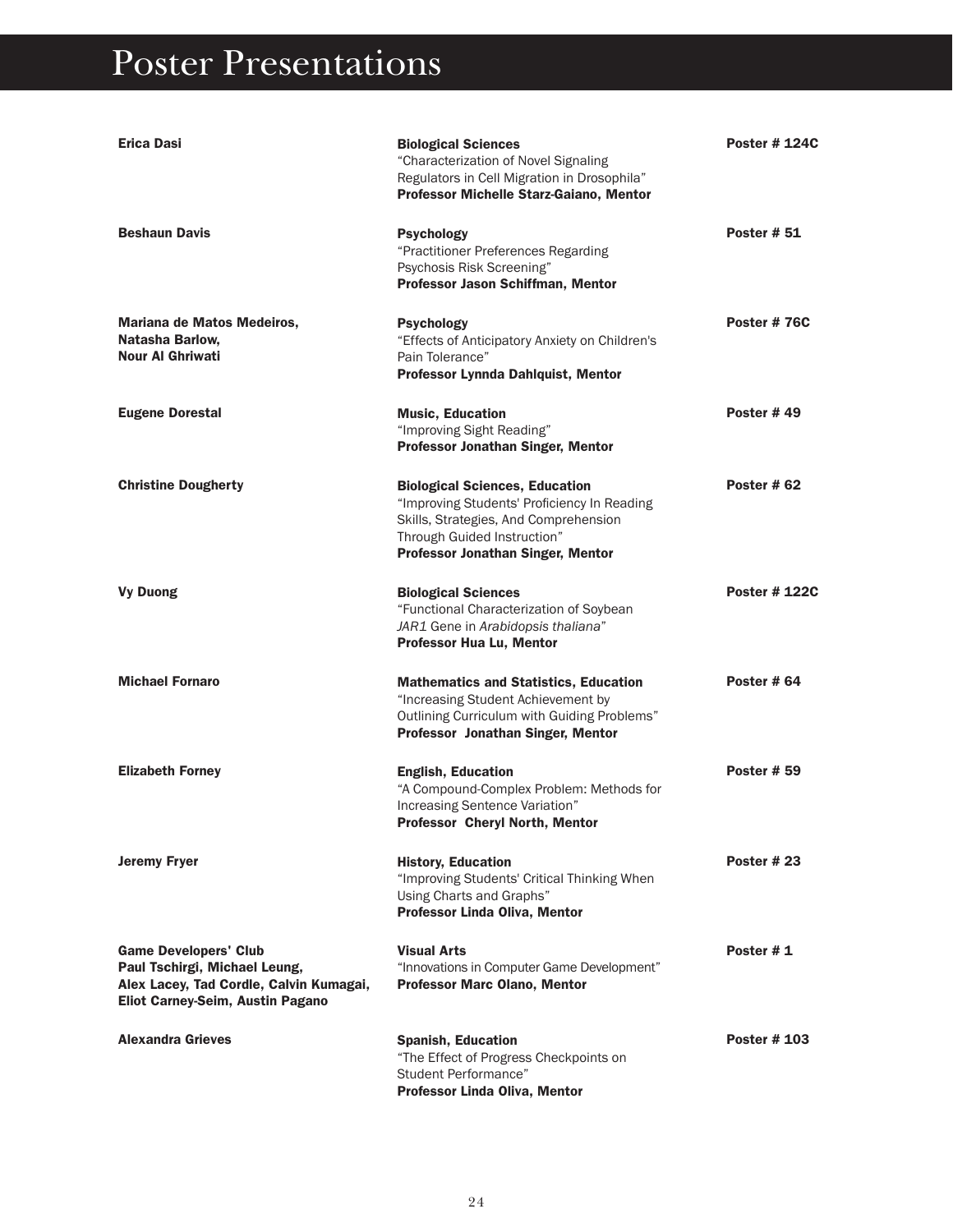| <b>Raquel Grinage</b>                        | <b>History</b><br>"Rhinelander v Rhinelander: Challenging<br>Racial Hierarchies in the 1920s"<br><b>Professor Michelle Scott, Mentor</b>                                                                                          | <b>Poster # 107</b> |
|----------------------------------------------|-----------------------------------------------------------------------------------------------------------------------------------------------------------------------------------------------------------------------------------|---------------------|
| <b>Brenda Gutierrez</b>                      | <b>Biological Sciences</b><br>"DNA Barcoding for Pharmaceutical<br>Discovery in Fungal Endophytes"<br>Professor George Weiblen, Mentor                                                                                            | <b>Poster # 16</b>  |
| Imesha Kalansuriya                           | <b>Psychology</b><br>"Clinical and Psychosocial Factors Associated<br>with Pediatric Sickle Cell Retinopathy"<br>Professor Shawn Bediako, Mentor                                                                                  | <b>Poster # 118</b> |
| <b>Amy Kim</b>                               | <b>Mathematics and Statistics, Education</b><br>"Applying Mathematical Modeling in the<br>STEM 8 Classroom"<br><b>Professor Christopher Rakes, Mentor</b>                                                                         | <b>Poster #101</b>  |
| <b>Sam Kott</b>                              | <b>Psychology</b><br>"Two Hearts Beat As One: A Study of<br>Spouses' Agreement Regarding Disengaged<br>and Engaged Communication Behavior"<br><b>Professor Robin Barry, Mentor</b>                                                | Poster # 8          |
| <b>Robbin Lee</b>                            | <b>Media and Communication Studies</b><br>"Reframing the Window of Chinese Society II:<br>Contemporary Art of the Millennial Generation"<br>Professor Fan Yang, Mentor                                                            | <b>Poster # 116</b> |
| <b>Justine Lottermoser</b>                   | <b>Chemistry and Biochemistry</b><br>"Chromosome Conformation Capture in the<br>chr13q22.1 Pancreatic Cancer Risk Locus"<br><b>Professor Laufey Amundadottir, Mentor</b><br>Dr. Jason Hoskins, Mentor                             | <b>Poster # 54</b>  |
| <b>Vanessa Mackley,</b><br>Vani Ravichandran | <b>Chemical, Biochemical, and</b><br><b>Environmental Engineering</b><br>"Using a Microelectrode Array Plate to Induce<br>Action Potentials in Neural Cells Affected by<br>Alzheimer's Disease"<br>Professor Jennie Leach, Mentor | <b>Poster #137</b>  |
| <b>Sarah Malesh</b>                          | <b>English, Education</b><br>"Student Learning Objective: Relevant<br>Ideas in Writing"<br>Professor Cheryl North, Mentor                                                                                                         | <b>Poster #97</b>   |
| <b>John Malloy</b>                           | <b>Bioinformatics and Computational Biology</b><br>"Using Nuclear Introns to Infer the<br>Evolutionary History of a Vulnerable Australian<br>Songbird, the Norfolk Island Robin"<br><b>Professor Kevin Omland, Mentor</b>         | Poster # 29C        |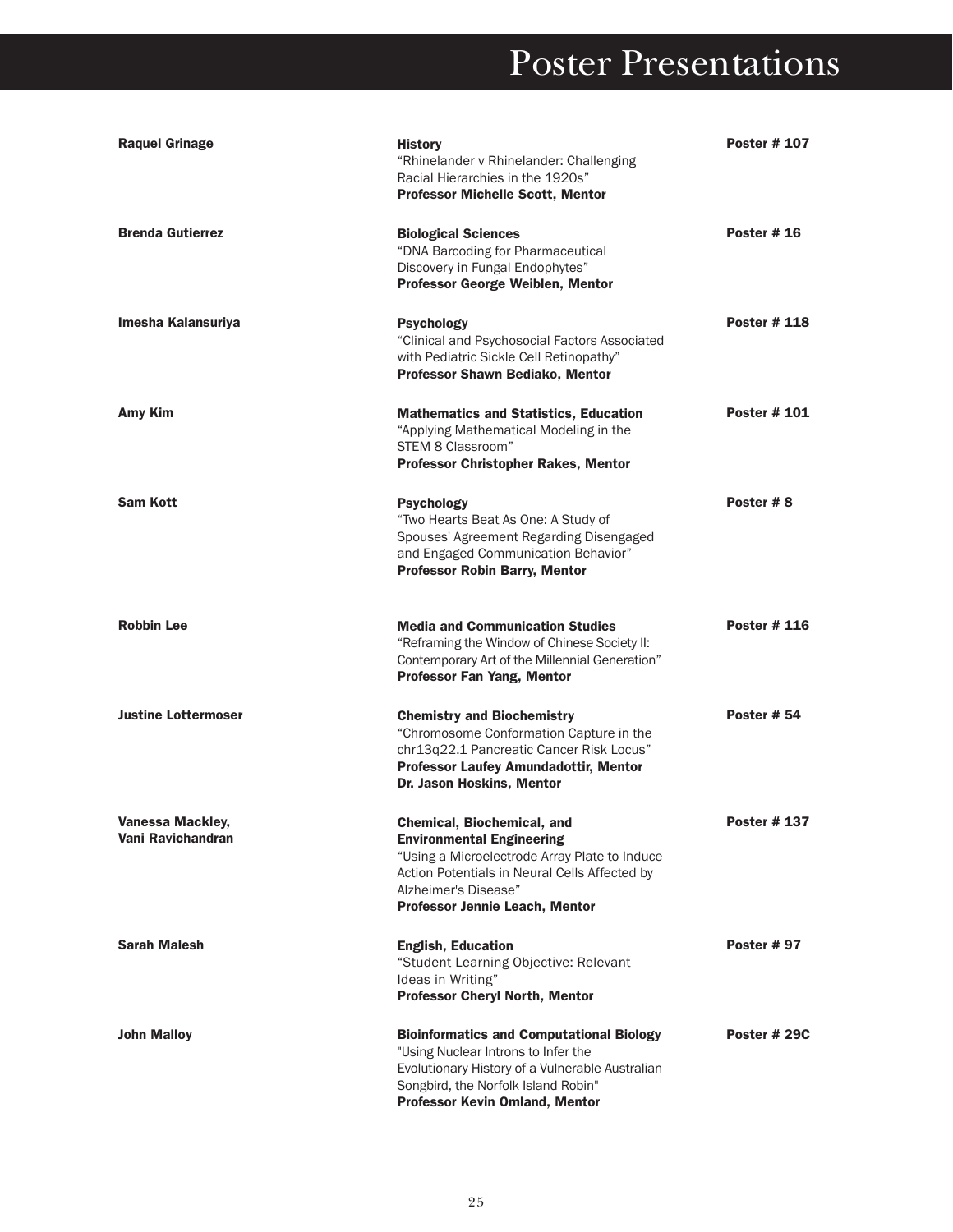| <b>Kori McDonald</b>     | <b>Chemistry and Biochemistry</b><br>"The Characterization of All Carbon<br>Structures, C4, C5, and C6"<br>Professor Joel Liebman, Mentor                                                                                  | <b>Poster #135</b> |
|--------------------------|----------------------------------------------------------------------------------------------------------------------------------------------------------------------------------------------------------------------------|--------------------|
| <b>Cara McGaughran</b>   | <b>Ancient Studies</b><br>"Pottery Production Techniques of<br>Ancient Greece"<br><b>Professor Esther Doyle Read, Mentor</b>                                                                                               | Poster #5          |
| <b>Tim Mullaney</b>      | <b>Sociology and Anthropology</b><br>"Human Rights Violations in the Prison<br>Industrial Complex"<br><b>Professor IIsa Lottes, Mentor</b>                                                                                 | Poster #44C        |
| <b>David Nicholson</b>   | <b>Biological Sciences</b><br>"Identifying Regulatory Sequences in<br>Metagenomic Samples via Parallelized<br>Search Algorithms and Permutation Analysis"<br><b>Professor Ivan Erill, Mentor</b>                           | Poster #32C        |
| <b>John Papanikos</b>    | <b>Chemistry and Biochemistry</b><br>"Synthesis of a New Potential Inhibitor of the<br>Hepatitis C Virus Helicase"<br><b>Professor Paul Smith, Mentor</b>                                                                  | Poster #77C        |
| <b>Hinali Patel</b>      | <b>Psychology</b><br>"Children's Views about How Math Is Used by<br>Themselves and Others"<br>Professor Susan Sonnenschein, Mentor                                                                                         | Poster #84C        |
| <b>Timothy Pillsbury</b> | <b>Physics</b><br>"Using Quasi-Phase Matching for Enhanced<br>Terahertz Generation"<br>Professor Michael Hayden, Mentor                                                                                                    | Poster #73C        |
| <b>Ryan Price</b>        | <b>Chemistry, Education</b><br>"Increasing Success in Honors Chemistry<br>at Meade High School Incorporating<br>Student Feedback"<br><b>Professor Jonathan Singer, Mentor</b>                                              | Poster #87         |
| <b>Nicolas Quizon</b>    | <b>Biochemistry and Molecular Biology</b><br>"Diagnosis in the First View: Dropped-Head<br>Congenital Muscular Dystrophy Caused by de<br>novo Mutation in the Lamin A/C Gene"<br><b>Professor Sebahattin Cirak, Mentor</b> | <b>Poster #92</b>  |
| <b>Donald Richardson</b> | <b>Mathematics and Statistics</b><br>"Development of a Cell Migration Model to<br><b>Characterize Clustered Movements"</b><br><b>Professor Bradford Peercy, Mentor</b>                                                     | Poster #80C        |